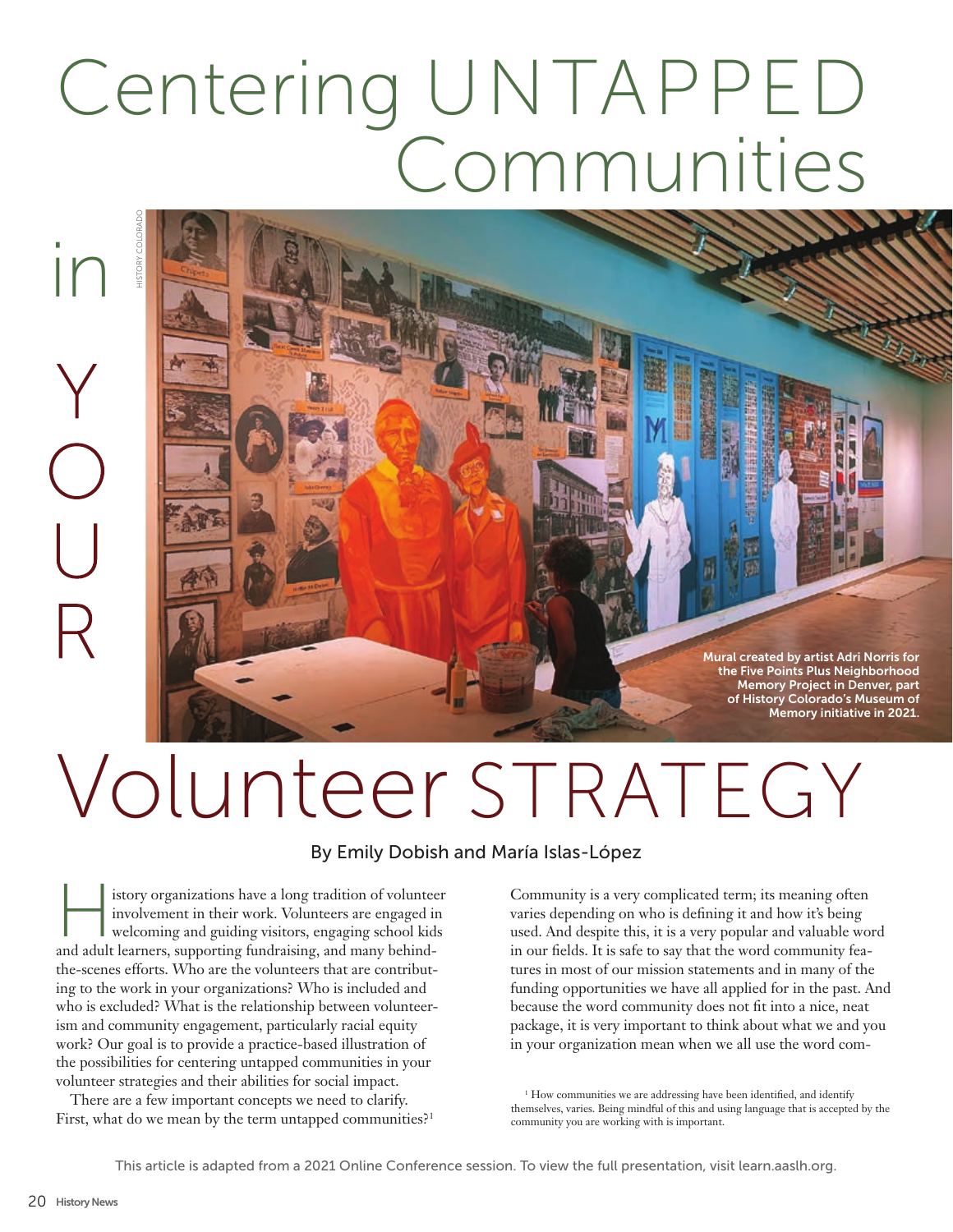munity in our work. Especially, because community is about people: Who do we think about when we use that word? Though a more important question is: Who have we not thought about when we use that word?

In our work at History Colorado, because we are the state historical society, conversations about community are grounded geographically in Colorado. And particularly over the past year, these conversations have made us recognize even more that we have been historically excluding Black, Brown, Indigenous, and other people of color from participating and being represented in the life of our organization



for the past 142 years because of the dynamics of power, privilege, and race. We are referring to these communities as untapped communities, as opposed to underrepresented, underserved, or marginalized to embrace a vocabulary that stresses assets, not deficits. A big concern in our organization is the developing

History Colorado in Denver.

of a deeper understanding of how we had built connections with those underheard community groups in the past and the possibilities of rebuilding these connections in inclusive, reciprocal, and more productive ways. Thus, when we refer to centering untapped communities in our practice, that refers to the incorporation of the community needs from their own perspective as the driving force of all our efforts. In other words, it refers to developing more inclusive decision-making processes in our work.

Centering community means taking time and creating spaces for understanding the strengths, talents, motivations, and interests of community members and embracing these as crucial components of our program design and implementation. Centering community means putting together community needs and motivations for engagement at the forefront of the way that we are doing our work. Depending on the field or industry that you belong to, centering community can be referred to as community-led, co-creation, co-production, or even participatory approaches. dynamics of power and two sets and the previous of power and two sets communities, as opposed underspectness are comed underspected or the underspected of the secondary that is a secondary to the secondary of a deeper unde

Let's now consider: What is a volunteer? The most basic definition of a volunteer is any unpaid labor that contributes to the mission of the organization. It's as simple as that. Volunteers are board members, interns, students, fellows who received stipends to cover research supplies, community members supporting our programs and exhibit implementation, community partners, and advisory boards. They range from school age to senior citizens. It's important to have all of these voices included

Centering community means taking time and creating spaces for understanding the strengths, talents, motivations, and interests of community members and embracing them.

mind first when you think of volunteers, and those you may not think of at first as well. There are multiple ways volunteers can contribute and having them as part of your team enriches the programs and exhibits at your organizations. How you think about communities and how you define what a volunteer is matters, as does how you engage with them and design strategies for involvement. Don't assume that a volunteer is only someone who has

extra time, or that only people who can afford not receiving money for their time want to volunteer. We have found that many people from various backgrounds and income brackets share skills and talents in multiple ways. How you think about this matters because framework translates into practice. The way you think translates into the way you act.

When we are able to acknowledge and recognize our own history and how we've silenced some communities in the engagement of our work, including volunteering, it opens the door to more conversations and eventually engagement. In the summer of 2020, the staff team came together at a grassroots level to create grounding virtues for the organization. The virtues include being in community; amplifying and centering voices of Black, Indigenous, and people of color; co-creation and shared authority; humility and reflection; responsiveness and flexibility; and shared destiny. These virtues were created to acknowledge some of the historic truths about our organization. It is important to include all voices, but also to acknowledge that historically we have not done so. It is not an easy process and something that has to be sincere. Who are the people you engage with? Who are those you have prioritized in stories you are telling? And who have you not? Who are the voices that are missing? Your volunteer strategy needs to be intentional in including these voices in your programs. This has to be an institutional strategy and not just a volunteer strategy.



School program interns at History Colorado.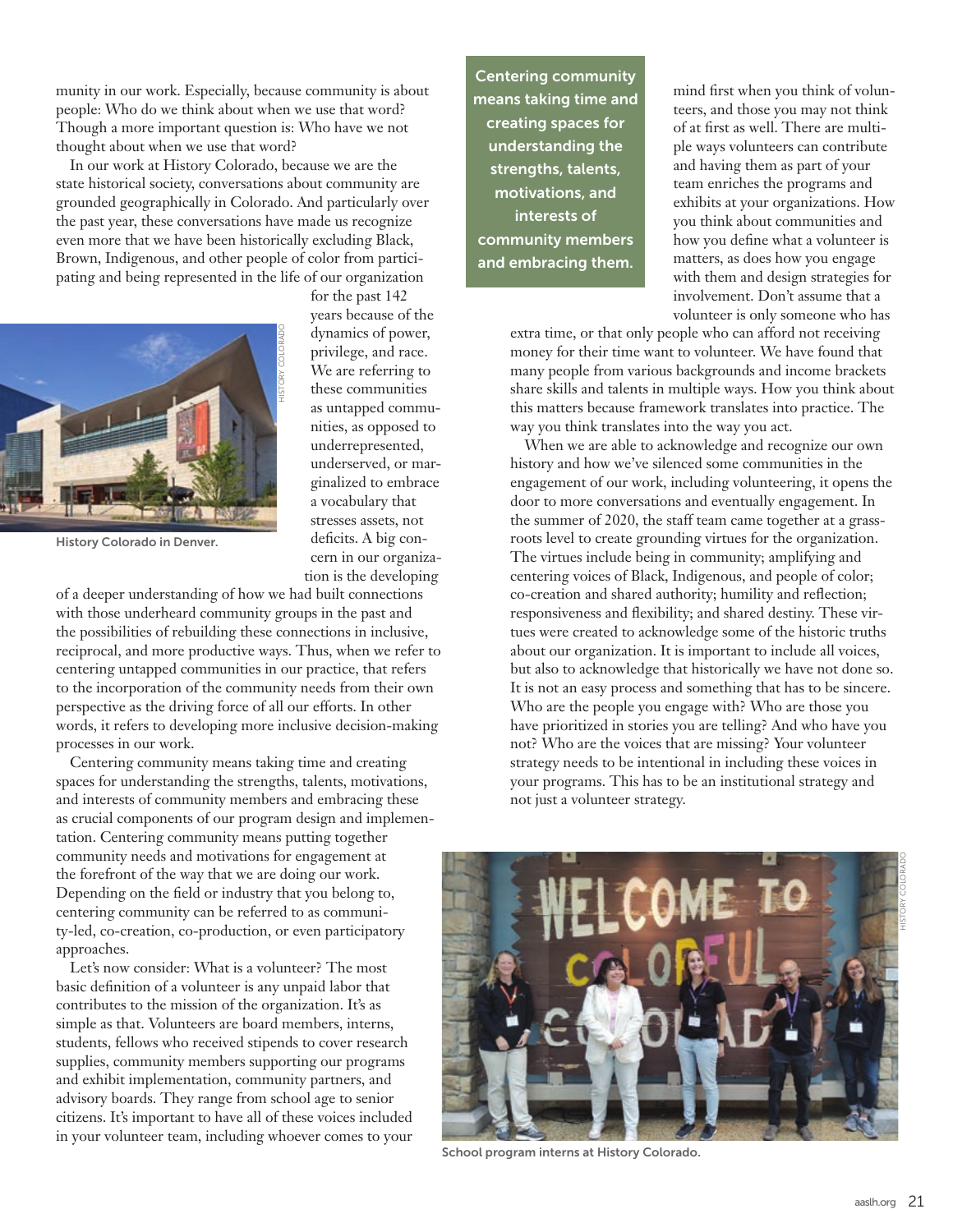

History Colorado's Chief of Equity and Engagement Marissa Volpe speaking at the Globeville-Elyria-Swansea Neighborhood Memory Project community share-back event in Denver, a 2018 Museum of Memory initiative.

entral to this context of volunteer engagement<br>
practice is the principle of reciprocity: seeking, rec-<br>
ognizing, respecting, and incorporating the knowl-<br>
odge perspectives and receives that everybody brings to a practice is the principle of reciprocity: seeking, recedge, perspectives, and resources that everybody brings to a collaboration. Volunteers are indeed our collaborators; thus it is very important to ask what is a mutual benefit of engaging in volunteer practices? Mutual benefit means the meaningful outcomes expected by our organization and volunteers as we are involved in collaborations. History Colorado in the fiscal year 2021 had 1,116 volunteers who donated over 41,000 hours of their work to the organization. Their hours that they shared with us are valued at over \$1.2 million. Volunteers are not only contributing to the completion of tasks, but they are building capacity within the organization in ways that are not necessarily that obvious. Volunteers also have meaningful outcomes that result from participating with us. From evaluation and conversations we've had with volunteers, we've learned that there is an increased sense of physical and mental wellbeing for volunteers. There are the benefits of social connection and continuous learning.

We want to share with you what the collective impact of the work is, how we have centered different communities, and what we gained from those efforts. The following examples address ways that have supported our efforts in our practices, aligning program goals with the community's needs and priorities, embedding opportunities for ongoing listening and learning into program design and implementation, embracing our role as facilitators and process experts in creating space for the community to take the lead, and trusting the expertise and knowledge of the community for addressing their own needs.

The Museum of Memory program creates opportunities for communities in Colorado that have long existed on the margins to collaborate in exploring their past through com-

munity-based memory projects that involve memory workshops, grassroots collection of oral histories and photos, and community share-backs through the arts. Through this process, communities document their own history. They decide how to remember it and locate the best ways to narrate it to themselves and others, and these histories are guaranteed preservation and accessibility through History Colorado's permanent collection. The projects involve a long process that goes from community outreach to working with communities to co-author their rich and mostly unheard histories through place- and context-based collective remembering to interfacing with curators and those in charge of our collections.

A project in Denver is called "Voces del Centro Humanitario: Trabajo, Barreras y Esperanza en Tiempos de COVID-19" ("Voices from the Centro Humanitario: Labor, Barriers and Hope in Times of COVID-19"). This project is a result of a partnership between the Centro Humanitario Para Los Trabajadores, a labor center in Denver that provides education, advocacy, and resources for low-wage immigrant workers, and History Colorado's Museum of Memory. Since summer 2020, we have been

supporting the Centro Humanitario and guiding them into the development and implementation of their own community oral history project. The project aims to amplify and provide visibility to the low-wage Latino immigrant workforce in the Denver-Aurora-Lakewood metropolitan area, while also supporting Centro Humanitario's needs for understanding their members' experiences during the pandemic and providing professional development and empowerment to their team of community liaisons. It's very important to mention that the Centro Humanitario has been central in the distribution of COVID resources in the Denver metropolitan area and to date have distributed over \$6 million worth of COVID relief among the low-wage immigrant worker community. It was very important for them to understand not only the impact of their efforts in the community, but also to develop and build capacity to document this information so it can be also shared with their funders who provided these resources. While this



Photo portrait of the Don Diego and Meraz family for the "Voices of Centro Humanitario: Labor, Barriers and Hope in Times of COVID-19" memory project in Denver, part of History Colorado's Museum of Memory initiative in 2021.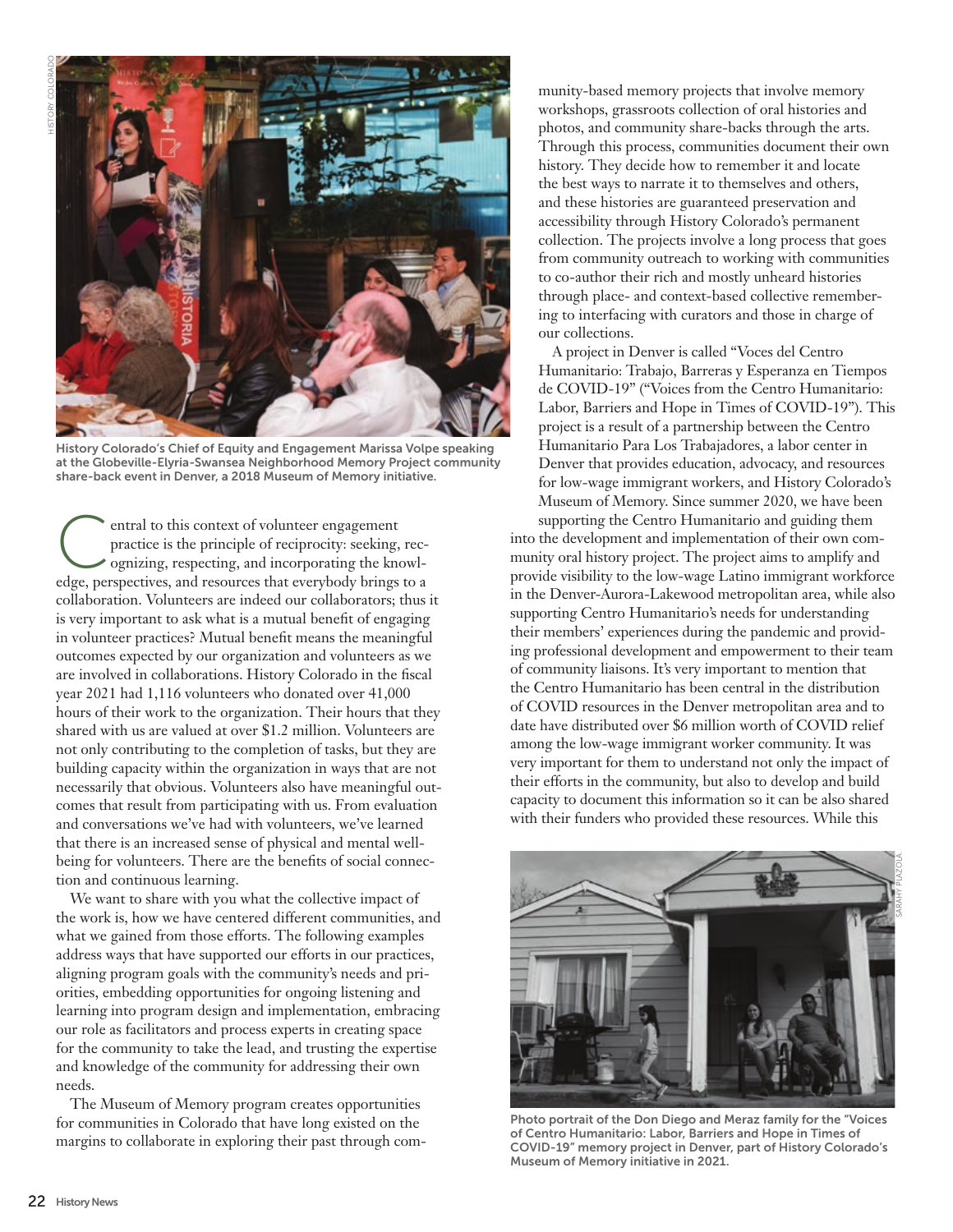

Arrupe students in the work study program.

project contributes to Centro Humanitario's mission, it also contributes voices of Latino families to History Colorado's History in the Making COVID-19 Collecting Campaign. This is a campaign that started a few weeks after the pandemic hit and it has been extremely successful at documenting pandemic life for all Colorado communities.

This project received grant funding through the National Endowment for the Humanities' Coronavirus Aid, Relief, and Economic Security Act, as part of a much larger initiative at History Colorado that is intentionally employing community-based approaches to reach the Latino communities' experiences of the pandemic. The organization's team has received twenty-four hours of synchronous oral history training in Spanish to do oral histories via Zoom, as well as one-on-one project consultation over the past eleven months. They have been fully in charge of the design and implementation of the resulting Spanish language community oral history project, and this project has produced oral histories and a collection of community portraits that speak to the experiences of one of the most silenced voices of the pandemic. This collection, which is now in our permanent collection, explores the pandemic's disproportionate impact on the low-wage immigrant community due to structural inequities and discrimination.

The experience of working on this project has exceeded the expectations of everybody involved and has shown us the impact that centering an untapped community in our practices can have for all the stakeholders involved, including volunteers. For volunteers, this project reached younger generations of activists and first-generation Latino and Latina students who have supported the preservation, community access, and public-facing elements of this project. Working on a project that directly speaks to some of the experiences of their families during the pandemic, and the training that we have provided to volunteers working on this project, has really allowed them to further develop skills in community engagement and equity work, while providing opportunities for self-reflection, empowerment, and identity work. They are contributing to very

important conversations about power, privilege, and inequalities in their own communities as well as shaping the role that a cultural institution like ours has in addressing these issues.

Our next example is our work with Arrupe Jesuit High School. In 2019, they asked if we'd partner with them as a placement site for their work study program. Most students in this program come from economically disadvantaged families. The school's goal is for students to get college prep education and build workplace skills while allowing them to earn a large portion of their education cost. This program met many needs for us, including providing a pathway to the nonprofit field for students who may not have seen this as a visible career path before, with the hopes that in the future, students that have opportunities like this will apply for positions in our field. The importance of having community voices represented on the staff team had been acknowledged, but still our staff has been majority white.

A challenge to this partnership was a real hesitancy by staff to bring on high school students. Staff had many conversations with me and our Chief of Equity and Engagement to talk about the benefits of bringing on high school students, both in gaining a youth perspective and opening up access to our field. By training work study students to do entry-level work, these students have increased our capacity and formed bonds with staff to such an extent that they request repeat placements in their departments.

Lastly, in 2018 the collection staff came together to form a Collections Diversity Fellowship as a result of the public and organizational realization that our collection did not reflect the diverse communities that make up Colorado. The fellowship was created as a proactive initiative to bring more diverse experiences and individuals into History Colorado. In talking with community members, it was pointed out that targeted recruiting was needed as many did not see the museum or the fellowship in the museum as a place that was inviting to them. At the same time, HR staff was hesitant to target groups in recruitment efforts so language was kept vague.

The result was that the community members we created this for didn't apply, for the most part. Instead, we had applications from the same people who have always applied. The assumption was that we were looking for people to help diversify the collection itself, when the goal was both to do that and to have diverse voices making those decisions. Changes in our application and recruitment clearly needed to be made. In December 2020, the Chief of Equity and Engagement and I met with the collections and curation team to update our application language and define diversity for this fellowship, resulting in this statement: "History Colorado is committed to antiracism practices across its institution and outlined in these grounding virtues. As such, we encourage members of Black, Indigenous, people of color, LGBTQ+, and persons with disabilities communities to apply for the diversity fellowship." Along with that change, we also started reaching out to stakeholders in the communities we were trying to reach, which included the Colorado Black, Asian, and Hispanic Chamber of Commerce organizations, as well as personally inviting candidates to apply.